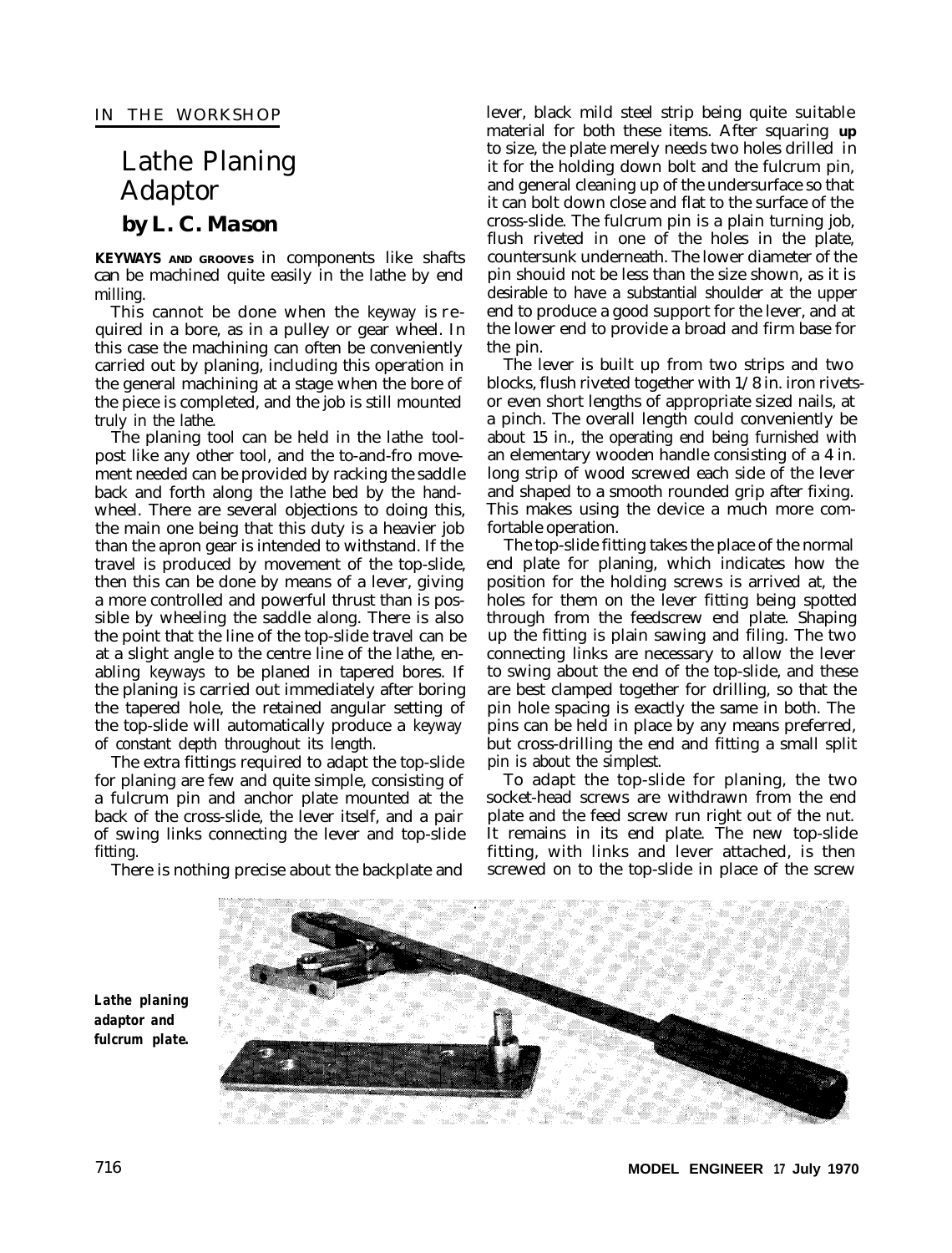

end plate, using the same screws. The pivot pin on the back anchor plate is then inserted in the end hole of the lever from underneath, the plate

positioned on the back of the cross-slide to bring the lever into a suitable position, and bolted down Continued on page 722



Using the<br>lathe planing<br>adaptor to machine the keyway in a traction engine flywheel.